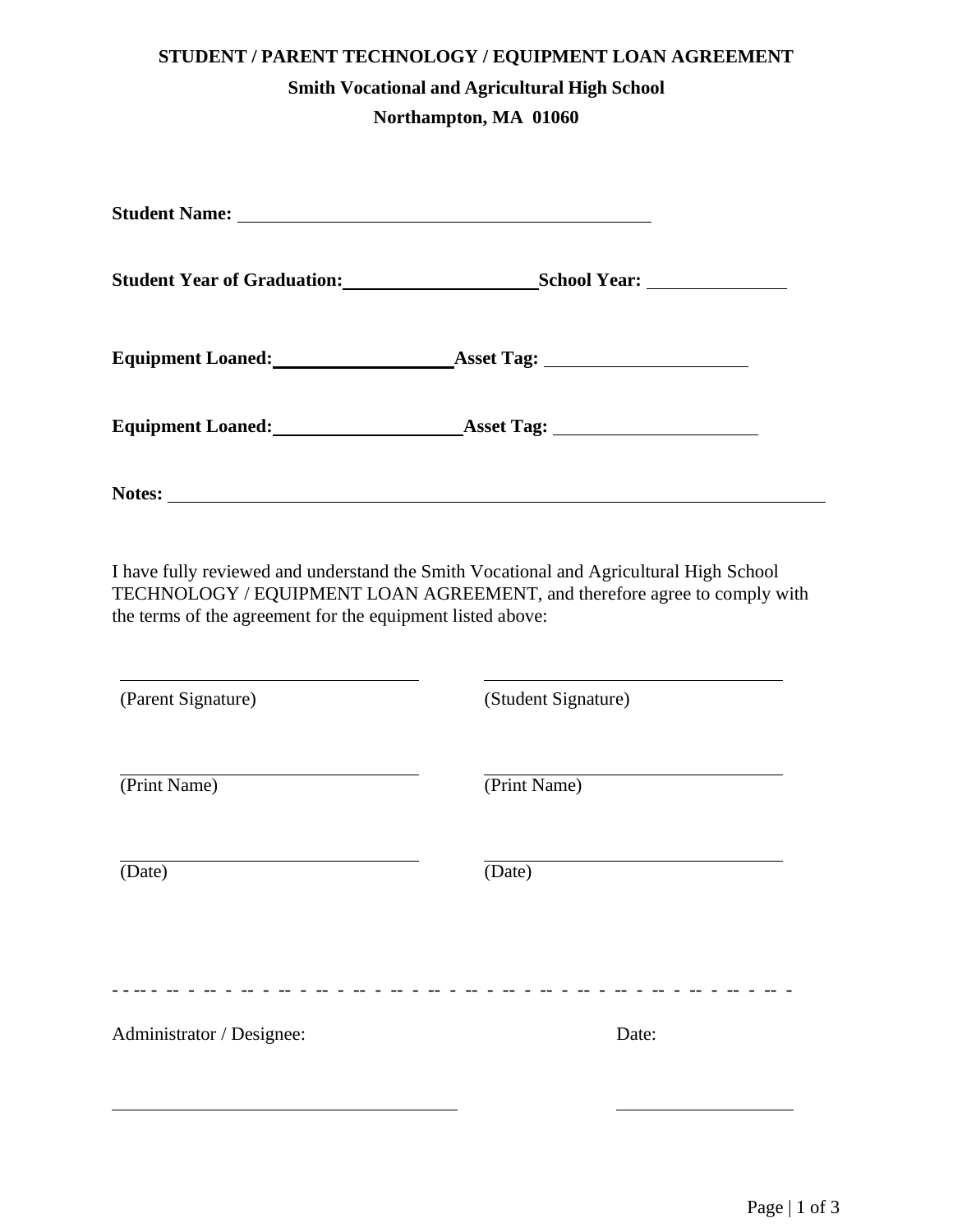This Technology Equipment Loan Agreement ("Agreement") is between , ("User") and the Smith Vocational and Agricultural High School (SVAHS or"Owner"), and is subject to the terms and conditions below.

## **I. TERMS AND CONDITIONS**

- 1. **TITLE.** The Smith Vocational and Agricultural High School ("Owner" or "SVAHS") holds the rights to possess and transfer custody of the equipment during the Term of this Agreement to a student of the SVAHS or the above-identified User.
- 2. **CUSTODY.** The above-identified User is a licensee with rights to utilize the SVAHS's equipment during the term of this Agreement, contingent upon all other terms and conditions stated herein.
- 3. **TERM.** The term of this Agreement shall begin **on the date the agreement is signed**, and shall expire on the last school day, unless otherwise noted.

## **4. GENERAL CONDITIONS FOR USE.**

a. Please refer to the district's Technology Responsible Use Policy, available https://smithtec.formstack.com/forms/aup.

## **5. GUIDELINES FOR PROPER CARE.**

- a. Do not eat or drink while using the equipment;
- b. Do not drop the equipment or allow it to fall;
- c. Unplug the equipment during electrical storms;
- d. Give care appropriate for any electrical device;
- e. Do not attempt to repair damaged or malfunctioning equipment;
- f. Do not attempt to upgrade the equipment or software;
- g. Do not leave equipment unattended or in any unlocked home, office, classroom or car, etc.;
- h. Do not leave equipment susceptible to extreme heat or coldness;
- i. Do not clean with Windex.
- 6. **CONFORMANCE WITH DISTRICT POLICIES.** The User must comply with all provisions of the SVAHS Technology Responsible Use Policy.
- 7. **PRIVACY.** The User has no right of privacy as to any information or files maintained in or on the SVAHS's property or transmitted or stored on SVAHS's equipment.